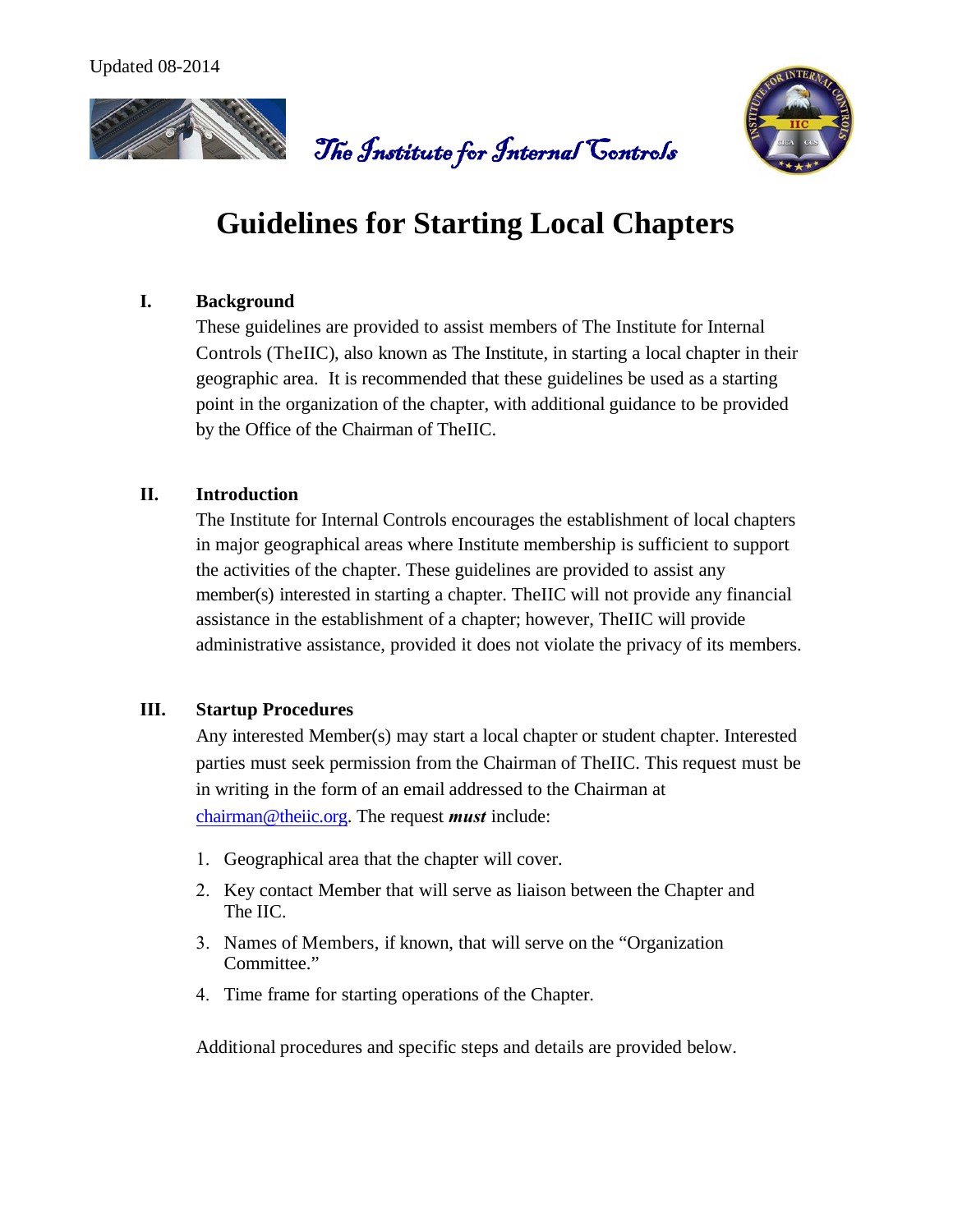# **IV. Membership**

Each chapter may set its own rules and regulations concerning membership. TheIIC does not dictate local membership requirements; however, all officers must be certified members of TheIIC and the chapter's membership policies must not conflict with TheIIC bylaws. TheIIC bylaws suggest that chapters encourage membership in both TheIIC and the local chapter.

## **V. Organization Committee**

As discussed in Section X below, it is recommended that an Organization Committee be established to assist in the creation of the Local Chapter. Only certified members of TheIIC can serve on the Organization Committee.

## **VI. Officers**

The Chapter is a vital part of TheIIC and the Chapter Council with its President occupies the most prominent leadership position in the Chapter. In addition to being a key to the success of the Chapter's programs, the Council can make important contributions to the success of Institute-wide programs. Most Chapters start out with a small Council consisting of four to five officers, but as the Chapter grows the organization of the Council might look something like the figure below. The Chapter Council is elected while committee managers, who report to the Chapter Council, are usually appointed. However, it is not unusual for the initial Chapter Council to volunteer for each office with the approval of the other Council members, to serve a term of at least one year.

Once the chapter is organized, and the present officers feel that the Chapter organization is stable, elections should be held to appoint officers of the chapter. Terms for appointed officers should be at least one year; however, longer terms are allowable with the permission of the chapter members.

At a minimum the initial officer positions should include:

- President
- Vice-President
- Secretary
- Treasurer

Many chapters will have multiple Vice Presidents, such as First Vice President, Second Vice-President, etc. This allows for more consistency within the officer level and a succession process for the office of President. In subsequent officer elections, the position of Immediate Past-President should be established in assist the newly elected President. In addition, committee heads may be appointed to head operations in certain areas as discussed below.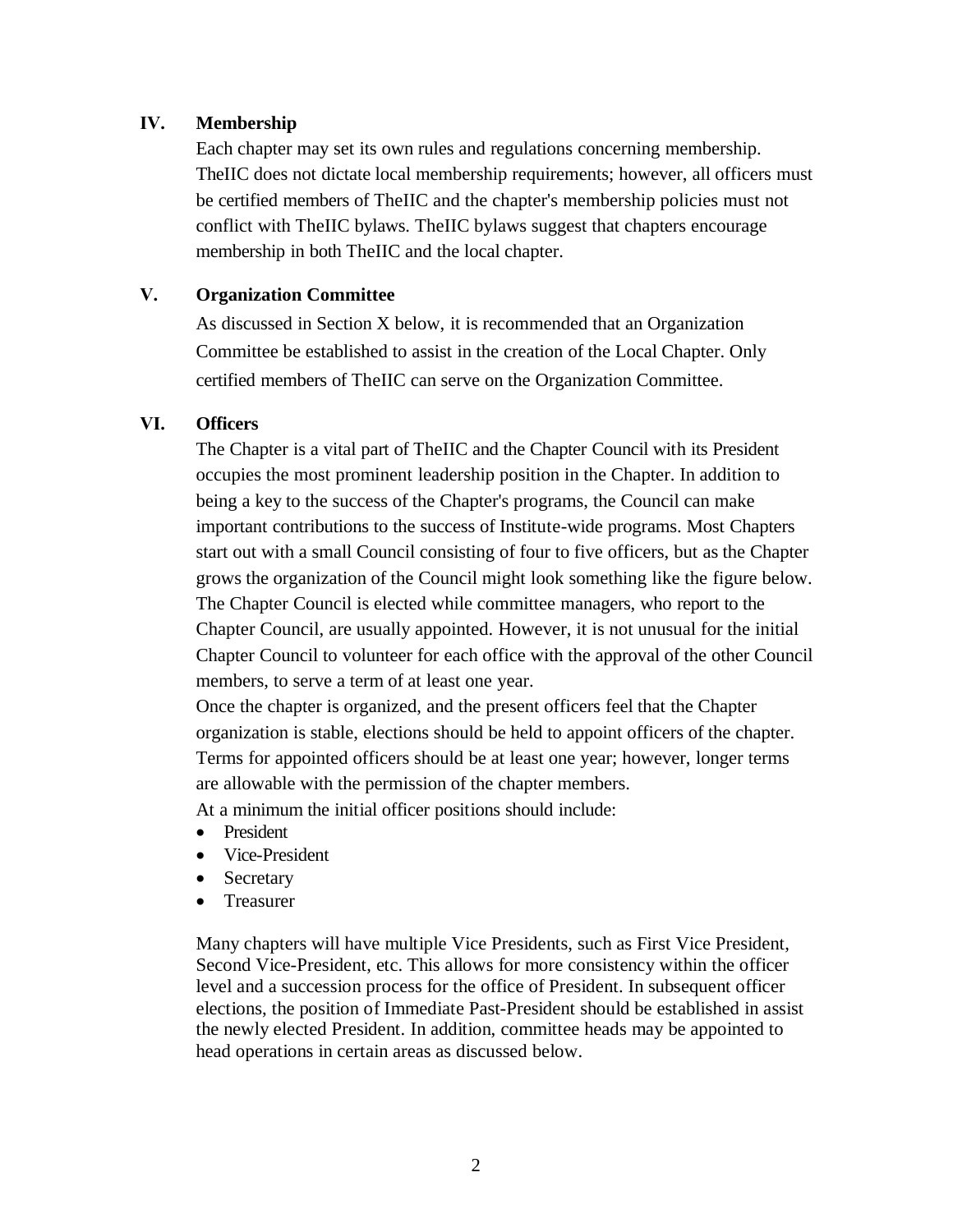

**Typical organization of a mature Local Chapter**

### **Roles and responsibilities of the local chapter officers**

There are no requirements in TheIIC Bylaws concerning local officers and committee chairs other than the requirement that officers must be members of the IIC. Each chapter may establish the officer positions that are deemed necessary, set its own policies regarding qualifications and duties of officers, and develop election procedures.

The experience of other chapters has shown that officers usually include a president, vice president, secretary, and treasurer. Duties of each officer are described below:

- The **PRESIDENT** serves as the spark plug of the organization. Presidents should be "idea persons" who can generate the interest and impetus to keep the chapter alive and working. The president's duties include selecting others for responsible positions, stimulating them and seeing that assignments are completed properly and on time. The president and other officers should encourage all chapter members to join the IIC in order to fully participate and receive all member benefits.
- The **VICE PRESIDENT** should work closely with the president, be kept aware of all chapter activities and programs, and be ready to step in whenever the president is unable to perform the assigned duties.
- The **SECRETARY** of the chapter has an important and exacting task, which includes enlisting the aid of committee chairmen in assembling information and drafting reports. The secretary has the ultimate responsibility for preparing and keeping chapter records and handling correspondence. A large and active chapter may wish to divide the work between a recording secretary and a corresponding secretary.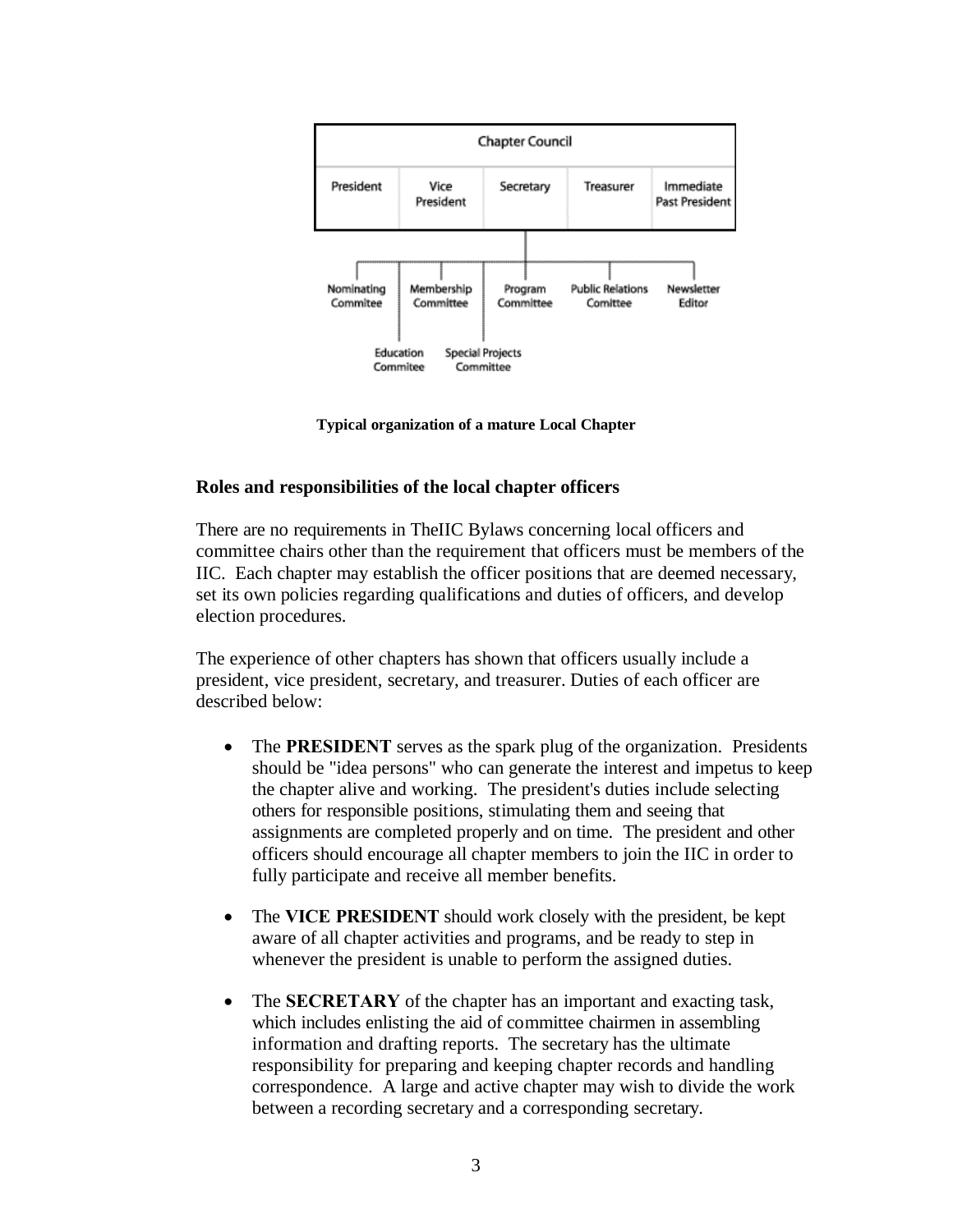• The **TREASURER** must see that the chapter's finances are in order and accounted for, while assuring that all possible sources of revenue are explored. In addition, the treasurer might want to consider special fund raising events to finance chapter programs and activities. It is suggested that a CPA (or equivalent) or a Member with an Accounting background serve in this position.

### **Role of Committees in Maintaining the Local Chapter**

The actual planning and development of chapter activities and programs are performed by committees established for specific purposes. Committee chairs are usually appointed by the president. To keep the interest levels high, as many chapter members as possible should be involved in working on committees. Depending on the chapter, committees could be established to handle some or all of the following activities:

- **Membership** to recruit members for TheIIC and Local Chapter, collect dues (if dues are required by that chapter) and keep membership records.
- **Educational Program** to plan meetings and other programs of an educational nature including arranging for speakers, assigning research topics, arranging for audio cassettes and videotapes, and other duties.
- **Publicity** to keep members aware of chapter activities through newsletters, bulletins, reminder phone calls, and to publicize any events open to nonmembers for the greatest possible participation.
- **Fundraising** to plan fundraising events needed to finance chapter activities and programs.
- **Nominating Officers** to prepare a slate of candidates for election.
- **Hospitality** to organize social activities planned by the chapter and make refreshments available, when needed, at meetings.
- **Other** as needed

# **VII. Dues**

A Local Chapter is part of TheIIC organization, but it is responsible for its own finances. A chapter's first source of operating income is the chapter dues. Chapters are responsible for collecting their own dues. Most chapter activities are self-sustaining; that is, each activity pays for itself.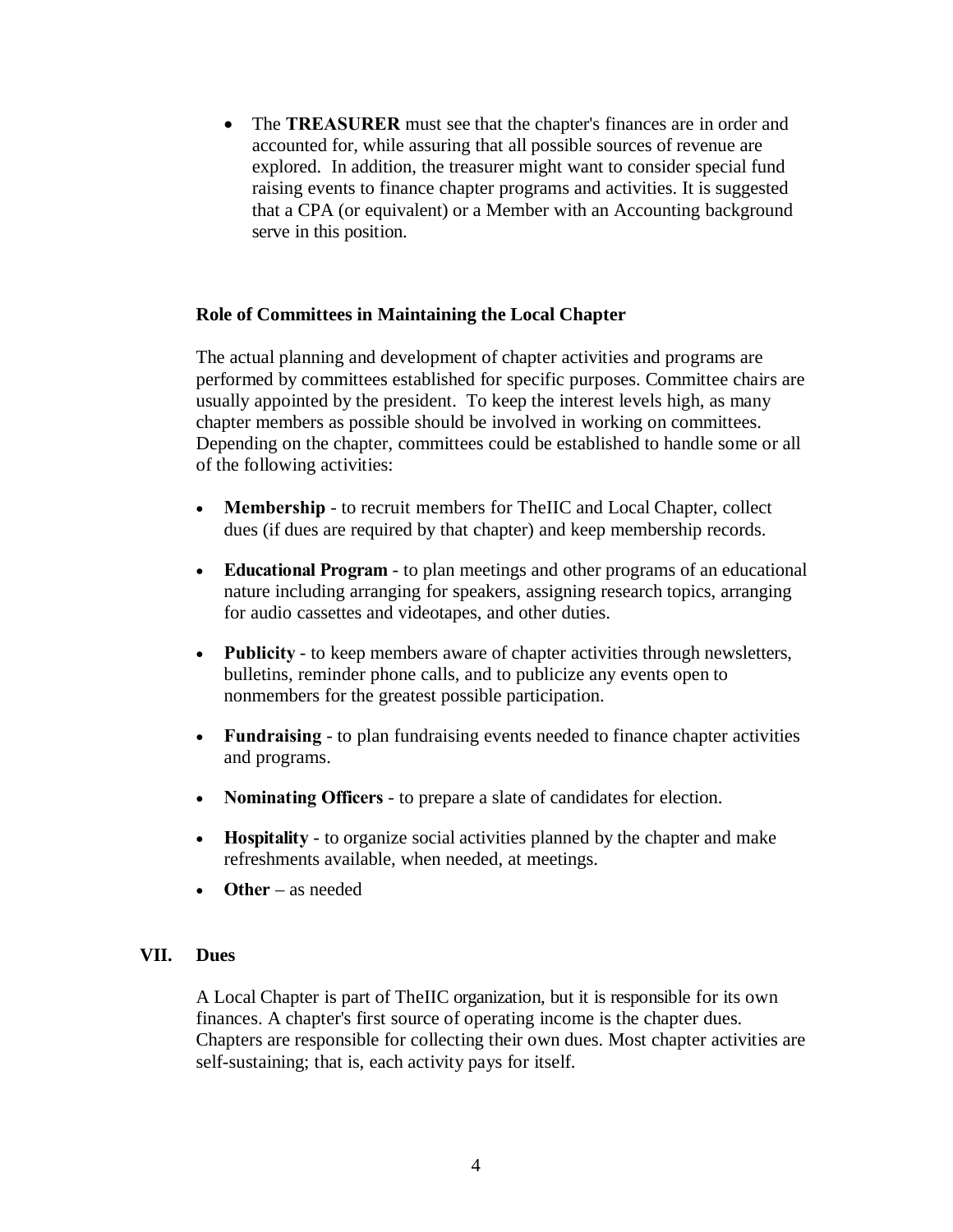Typically local chapters will charge annual dues to its members to assist in supporting the administrative activities and operations of the local chapter. Although no exact amount is recommended the amount should be sufficient to pay for administrative activities such as mailings and the cost of a Chapter website. The typical annual dues fee for local chapters of other professional organizations is approximately \$25-30.

#### **VIII. Meetings & Chapter Activities**

The most central activity for a Local Chapter is the Chapter meeting. Chapter meetings and all that they can offer are the most tangible benefits of membership, and they are also the most important way of adding new members to the chapter as well as to the IIC. In order to show potential new members what chapters are all about, it is recommended that all newcomers are allowed one free meeting, without joining or paying the door-fee for non-members, if applicable. "Bring a friend" or "Bring a co-worker" theme meetings are also successful ways of showcasing the Local Chapter.

Chapters should hold their meetings or other chapter activities, such as training seminars, on a regular scheduled basis. Meetings should be held at a minimum on a quarterly basis, although most chapters hold meetings monthly or every other month. Locations for all chapter activities are typically held at non-fee sites such as conference rooms of member's employers, classrooms at local colleges/universities, and donated space at hotels. Some chapters will schedule their meetings as breakfast, lunch or dinner functions at hotels or restaurants, charging the members for the meals. In these instances many hotels or restaurants will provide the room for the activity free of charge. All meetings should have an agenda such as a discussion of chapter business, discussion of internal controls, guest speakers, etc. The agenda should be of interest to members to encourage their attendance. Non-members can be encouraged to attend; however, if a fee is charged, the non-members may be charged a higher fee to attend. This will encourage members to join the chapter, rather than just attend the functions.

#### **IX. Mailing Lists**

TheIIC will provide the chapter with the directory information for all members in their geographical area who may be candidates to join the chapter. The information will be provided directly to the liaison appointed in Section II above. All information must be considered confidential and used only for chapter business approved by TheIIC.

### **X. Chapter Website**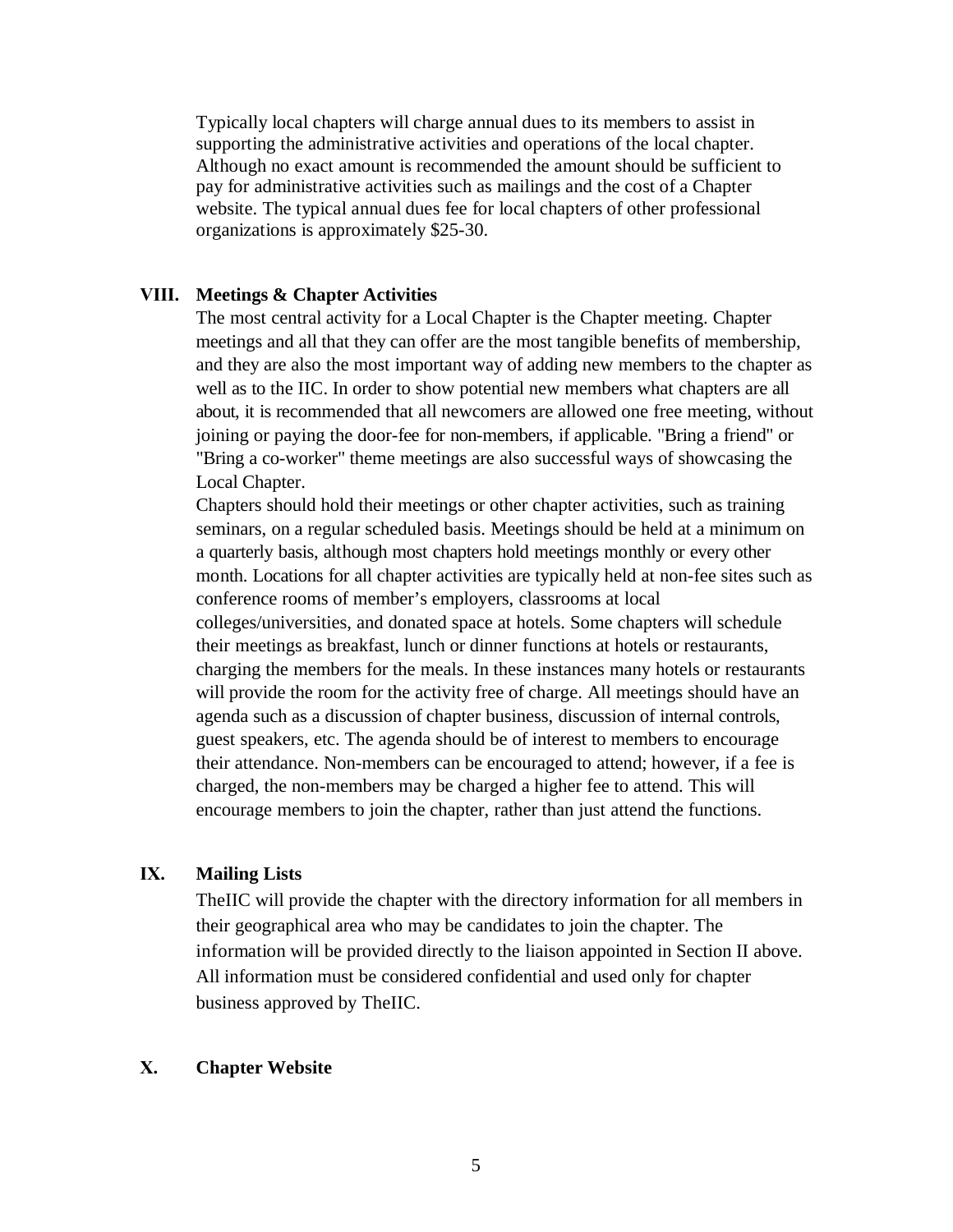It is recommended that Chapters set up a website as soon as feasibly possible. A Webmaster should be appointed from the chapter membership base. It is recommended that chapter websites have a link to TheIIC website at www.theiic.org.

#### **XI. Steps to Creating a Local Chapter**

As a checklist to organizing your new Chapter the following steps are outlined. They follow the discussion above and may be modified as needed.

- 1. **Contact the IIC Chairman** and you will be assigned a Chapter Sponsor who will assist you through the process. Your Chapter Sponsor will send you the Chapter Guidelines and other information that you need in order to start a local Chapter. They will also continue to help you create your Chapter bylaws and guide you through the process of getting approval from TheIIC Chairman for Chapter status.
- 2. **Identify at least three to five volunteer members** in your area who are interested in starting a Local Chapter. This is the core team that will help you prepare for the Organization Meeting. It may also be smart to arrange one or more informal sessions prior to the Organization Meeting to see if there is enough local interest to start a local chapter, and to see how many Institute members there are in the region.

A small group (3-5) of volunteers that work closely with a Chapter Sponsor often prepares the first Organization Meeting. The Sponsor will guide you through the process of starting a local Chapter and also help you locate other Institute members in the region.

The group should ideally consist of volunteers representing several companies and institutions. It allows you to share the workload and minimizes the risk of the effort failing because of a single key person was diverted from the task. Having the support of several companies usually also improves the possibility of support in the form of meeting facilities, access to computers and copiers and other useful items. Including representatives from more than one company also eliminates the risk of the chapter being seen as "too closely associated" with one company. It allows TheIIC chapter to become "neutral territory" for sharing a broad wealth of ideas and experiences.

It is also important to find a name for the Chapter that reflects the boundaries of the Chapter. The geographic boundaries are formally approved by TheIIC Chairman and may be changed from what you initially propose in the petition. The name is usually constructed using a centrally located town or the name of the region. The formal name should also include a reference to TheIIC. A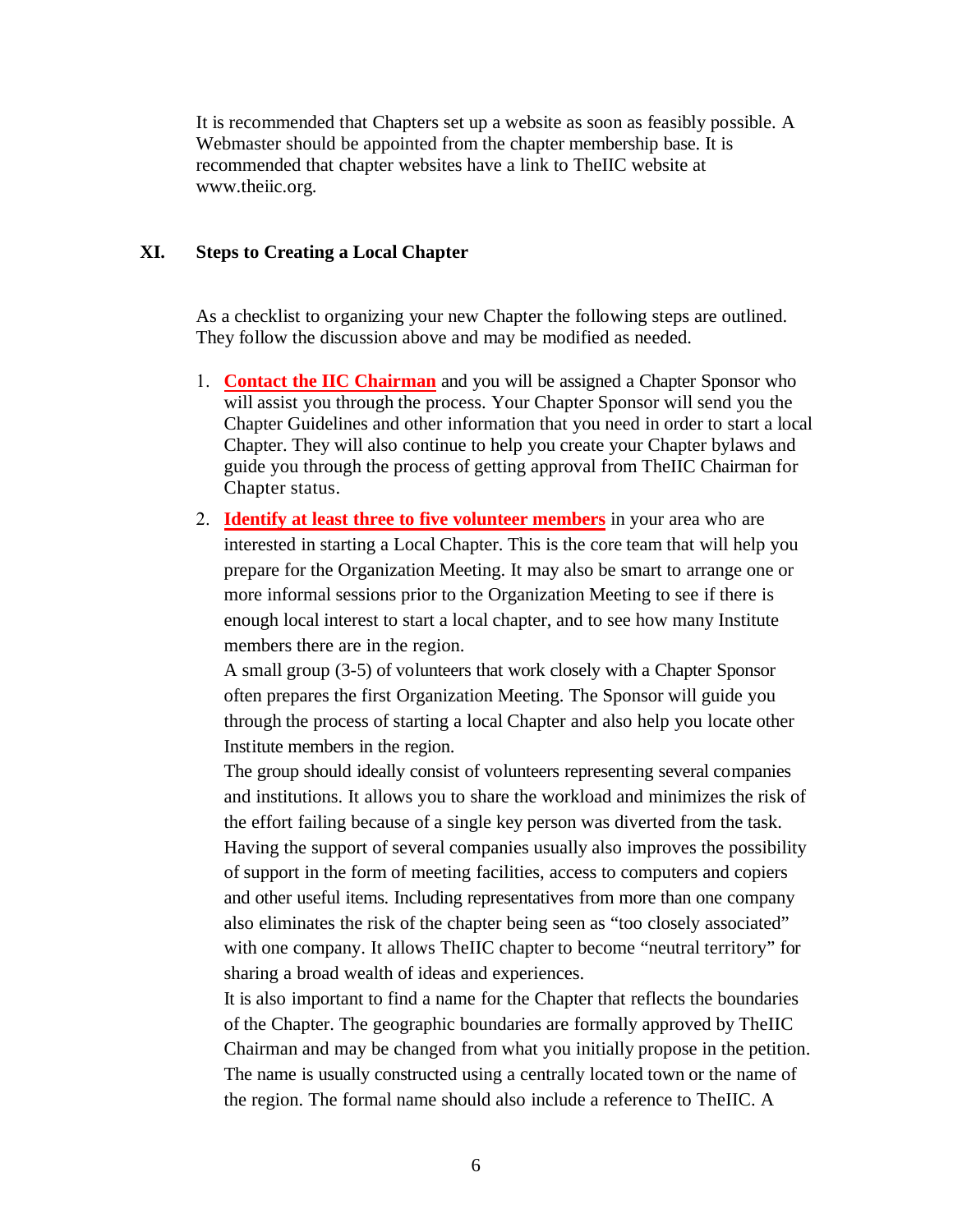formal name would look something like the "Bay Area Chapter of the Institute of Internal Controls" or the "Philadelphia Chapter of the Institute of Internal Controls."

3. **Write a tentative plan** for future meetings and other chapter activities to present at the first Organization Meeting.

It is important that the Chapter gets a good start, and that there are planned activities that will attract new members. Examples of activities that attract members are:

- Invited speakers to Chapter Meetings
- Tutorials and workshops
- Special sessions targeted to the experienced, as well as the less experienced professionals.

This is an area where creativity counts. Invent your own activities and share them with other chapters, or use their ideas to boost your membership.

- 4. **Complete the formal Petition to form a Local Chapter, including the Chapter name, Chapter boundaries and interim Chapter officers**. The list of officers shall include a President, a Secretary, a Treasurer, or a Secretary/Treasurer, and additional officers as approved by the Chapter. The petition to form a Local Chapter has to be signed by at least five current members of TheIIC requesting to be recognized as a Local Chapter. All Chapter officers have to be members of TheIIC. The petition should also include suggested Chapter name, Chapter boundaries and interim Chapter officers.
- 5. **Find volunteers who will help formalize the Chapter and develop the Chapter Bylaws**. Submit the Bylaws to TheIIC Chairman and Chapter membership for review.

Chapter Bylaws are the rules by which a Chapter functions. Chapter Bylaws exist in harmony with TheIIC Bylaws. Note: It is suggested that the development of the Chapter's bylaws be the last step in organizing the Chapter. The Chapter should be running for at least six months before this step is attempted so that an established organization exists and an ample numbers of members are present to both create and approve the bylaws.

As you work on your Chapter Bylaws, keep in mind that the best Bylaws are those pared down to describe only the rules under which your Chapter actually operates from one year to the next. Remember that anything you put in your Bylaws can be changed only by the standard amendment procedures you include in your Bylaws. Consequently, your Chapter's operations will be least